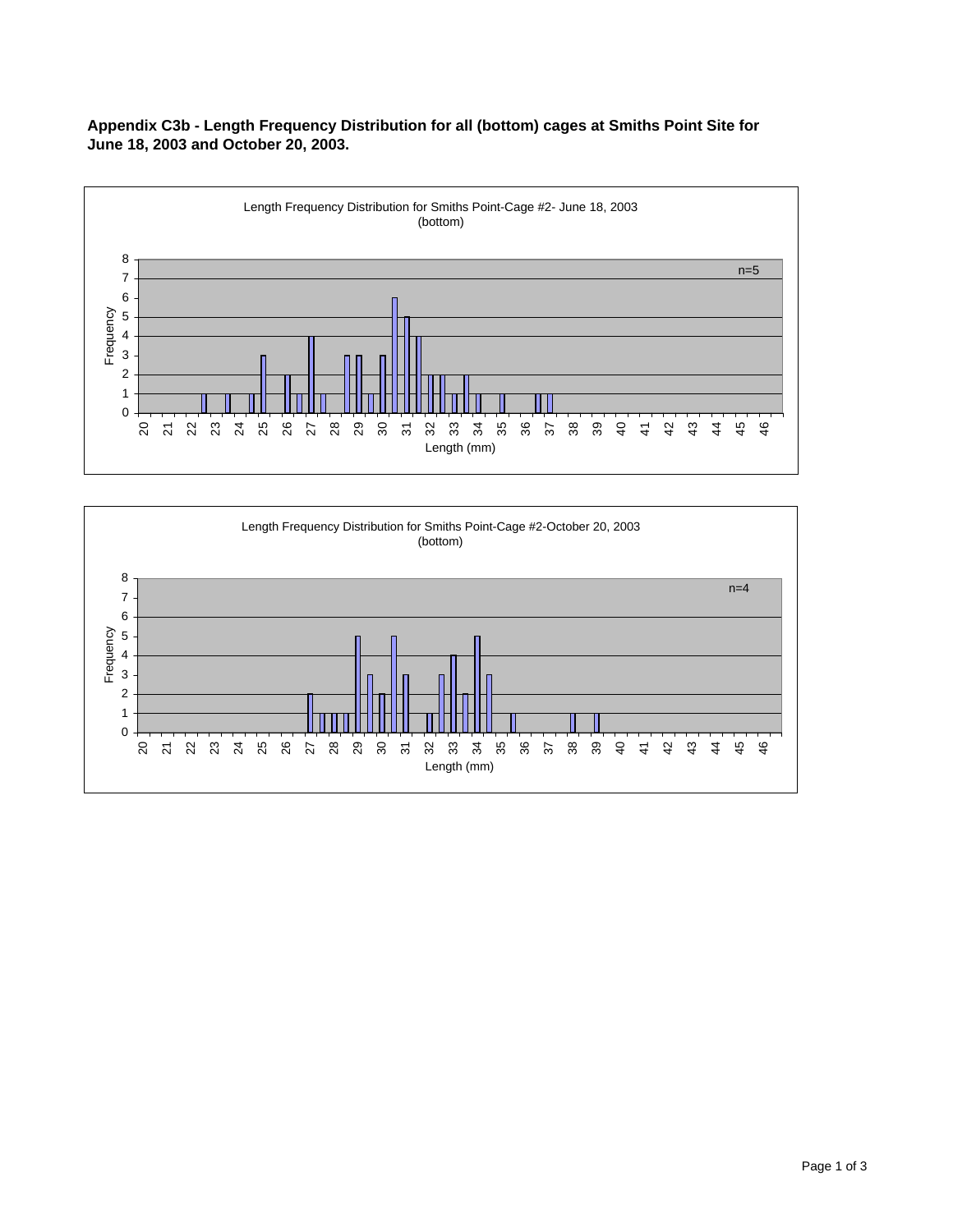**Appendix C3b - Length Frequency Distribution for all (bottom) cages at Smiths Point Site for June 18, 2003 and October 20, 2003.**